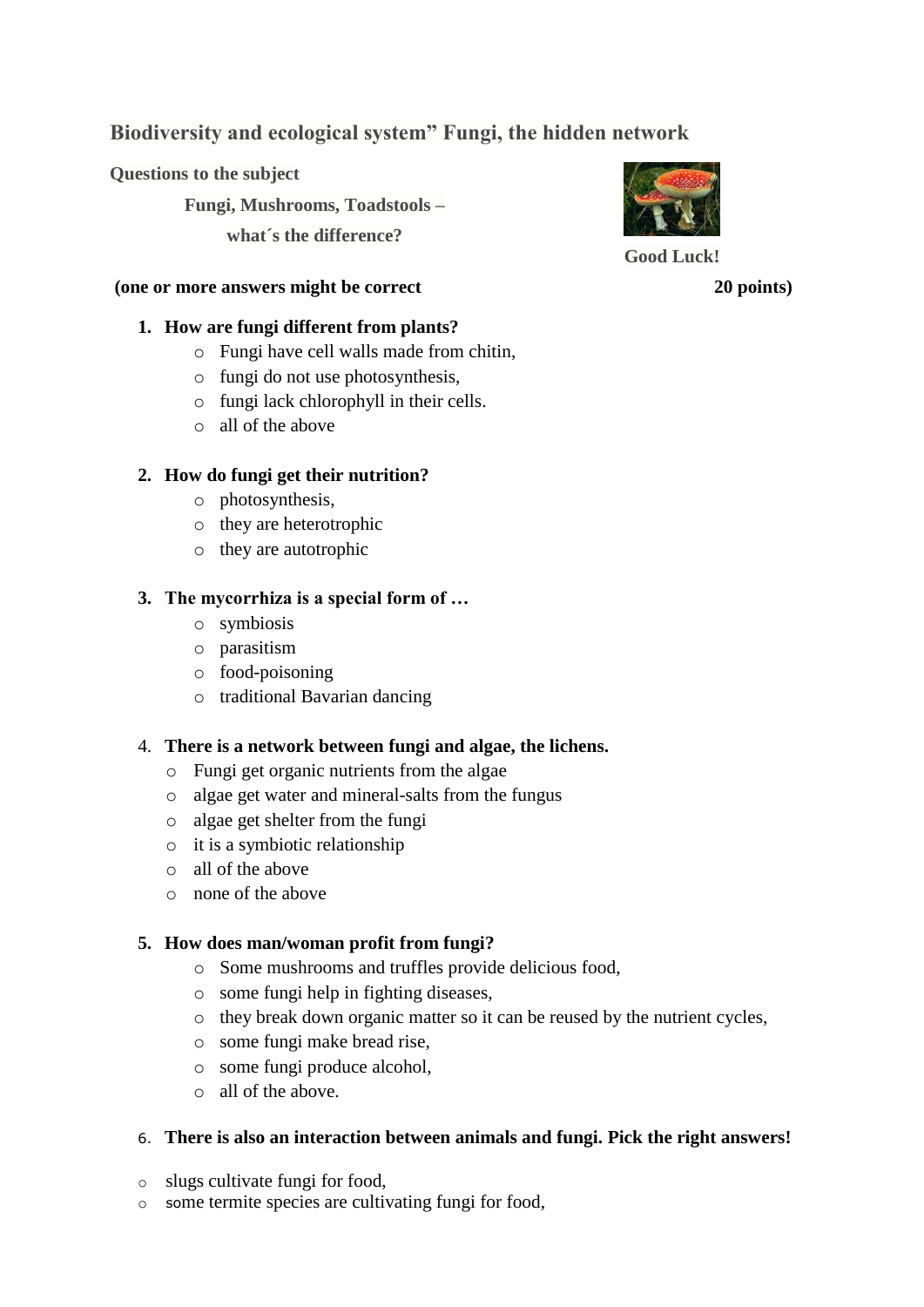- o some insects inject their eggs into fungi
- o some fungi parasitize inscts (carterpillars, chrysalis) and other animals
- o birds build their nests in trees attacked by bracket fungi

### **7. Which of the following fungi destroy its host?**

- o Porcini Mushroom *Boletus edulis*
- o Honey-Fungus *Armillaria mellea*
- o Field Mushroom *Agaricus campestris*
- o Fly Agaric *Amanita muscaria*
- o Tinder fungus *Fomes fomentarius*

#### **8. Which ones are symbiotic partners of the trees?**

- o Porcini Mushroom *Boletus edulis*
- o Honey-Fungus *Armillaria mellea*
- o Field Mushroom *Agaricus campestris*
- o Fly Agaric *Amanita muscaria*
- o Tinder fungus *Fomes fomentarius*

#### 9. **What is meant by the "hidden network"?**

- o a secret circle of undercover agents
- o the interconnection of tree roots and mycelial strangs (mycorrhiza)
- o an invisible spider web
- o the dark net

#### **10. We are talking about ecological systems. Where can you find fungi?**

- o In dry meadows,
- o in mires,
- o in saltwater,
- o in sweet water,
- o in icy water,
- o in fields,
- o in all kinds of forests,
- o on stones,
- o all of the above.

## **11. Some families and species of fungi you can find in all continents. If you think about the reason, what would you answer?**

- o people took them with them when they emigrated,
- o the spores fly with the wind around the world,
- o animals transported them,
- o all of the above,
- o none of the above.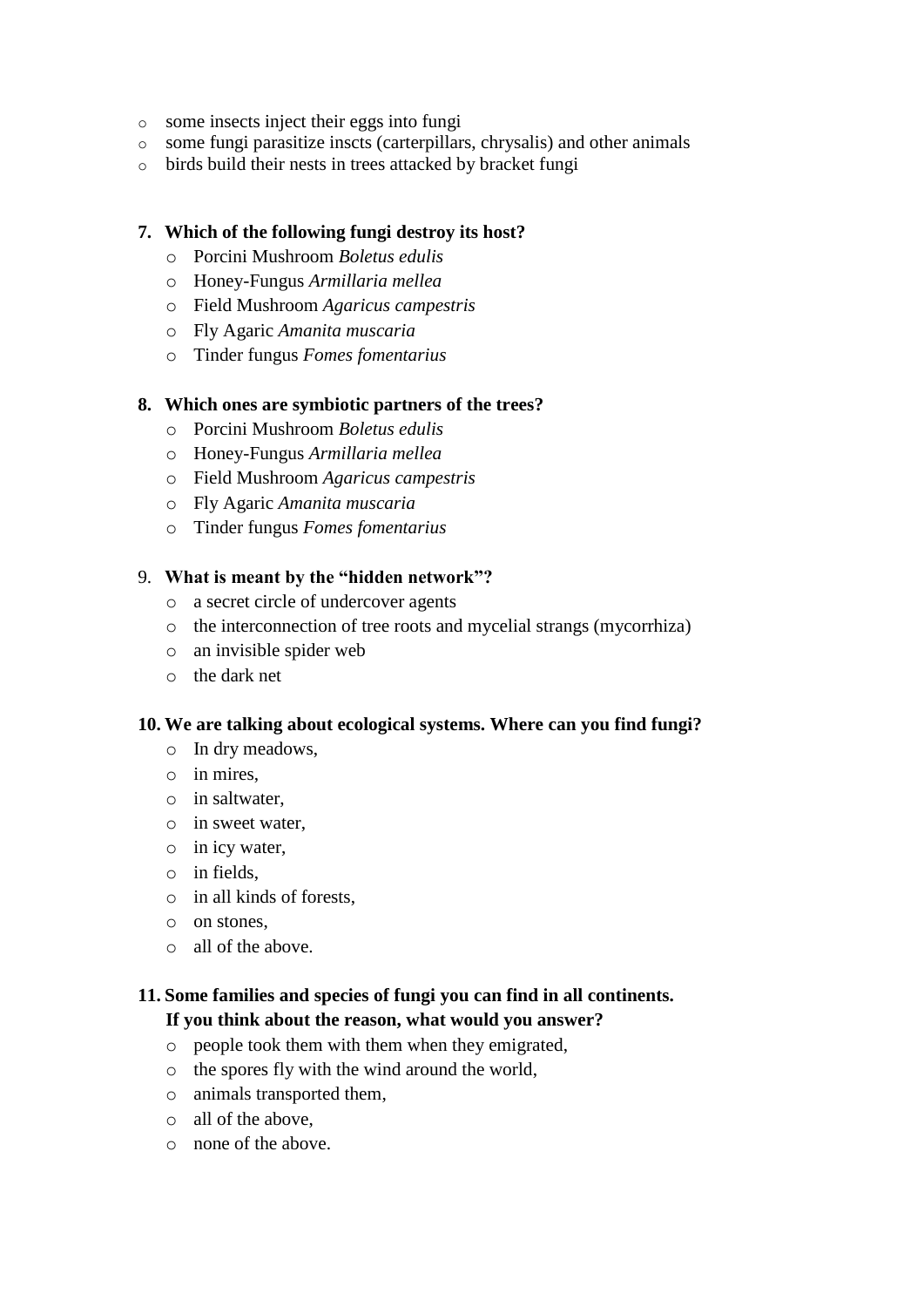### **12. Your friend asks, whether he can eat a fungus he had found.**

What do you answer?

- o In principle, you can eat every fungus. But some of them only once.
- o Liking the smell and the taste? Then you can eat it.
- o If you cook the fungus, the poison will be destroyed,
- o If animals have eaten part of the fungus, it is a good one,
- o You better look it up in a guide about fungi and read the text.
- o You better ask an expert.
- **13. You went to the woods near Laufen and found the following species:** Boletus edulis, Amanita phalloides. Agaricus campestris and Armillaria mellea**. You want to cook a meal for your host family. Which species will you take?**
	- o Amanita phalloides
	- o Boletus edulis
	- o Agaricus campestris
	- o Armillaria mellea
	- o Fomes fometarius
	- o all of them

**14. Fungi play a vital role in ecosystems. Pick out the right answers!**

- o they effect climate change
- o most of the trees grow better without mycorrhiza.
- o they effect climate change
- o most of the trees grow better without mycorrhiza.
- o fungi can cause many problems in agriculture
- o fungi play an important role in human and animal nutrition.
- **15. When is the main fruiting season of mushrooms in central Europe?**
	- o in spring
	- o in summer
	- o in autumn
	- o in winter
	- o perennial